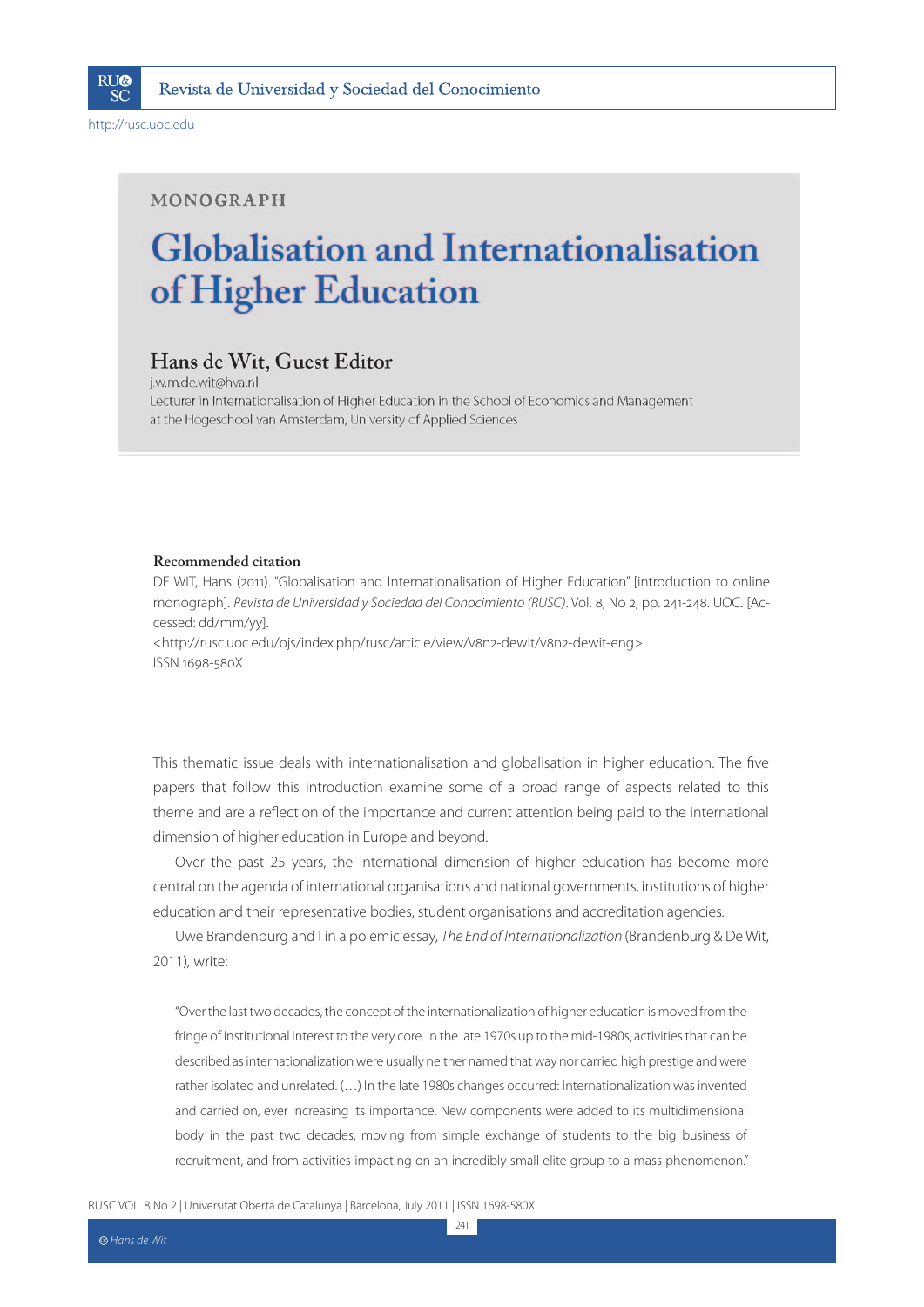The international dimension and the position of higher education in the global arena are given greater emphasis in international, national and institutional documents and mission statements than ever before. Philip Altbach, Liz Reisberg and Laura Rumbley (2009: 7) in their report to the UNESCO World Conference on Higher Education note:

"Universities have always been affected by international trends and to a certain degree operated within a broader international community of academic institutions, scholars, and research. Yet, 21<sup>st</sup> century realities have magnified the importance of the global context. The rise of English as the dominant language of scientific communication is unprecedented since Latin dominated the academy in medieval Europe. Information and communications technologies have created a universal means of instantaneous contact and simplified scientific communication. At the same time, these changes have helped to concentrate ownership of publishers, databases, and other key resources in the hands of the strongest universities and some multinational companies, located almost exclusively in the developed world"

Internationalisation over the years has moved from a reactive to a pro-active strategic issue, from added value to mainstream, and also has seen its focus, scope and content evolve substantially. Increasing competition in higher education and the commercialisation and cross-border delivery of higher education have challenged the value traditionally attached to cooperation, such as exchanges and partnerships. At the same time, the internationalisation of the curriculum and the teaching and learning process (also referred to as 'internationalisation at home') has become as relevant as the traditional focus on mobility (both degree mobility and mobility as part of one's home degree).

It would be too easy, however, to assume that everything has changed over the past ten years with regard to the internationalisation of higher education, and that this change is primarily a shift from a more cooperative model to a more competitive model. There are different accents and approaches. Internationalisation strategies are filtered and contextualised by the specific internal context of a university, by the type of university and how universities are embedded nationally. Internationalisation strategies are shaped at the programme level by the different relationships these programmes have with the market and society. An internationalisation strategy can be substantially different for a teacher training programme than for a school of dentistry or a business school. And internationalisation strategies may be different by level: doctorate, master and bachelor.

# **Meanings and Rationales of Internationalisation and Globalisation**

The changing dynamics in the internationalisation of higher education are reflected both in the meanings of internationalisation and globalisation, and their rationales.

What do we mean by the internationalisation of higher education? First of all, we need to recognise that there have always been many different terms used in relation to the internationalisation of higher education (De Wit, 2002: 109-116; Knight, 2008: 19-22). In the literature and in practice, it

RUSC VOL. 8 No 2 | Universitat Oberta de Catalunya | Barcelona, July 2011 | ISSN 1698-580X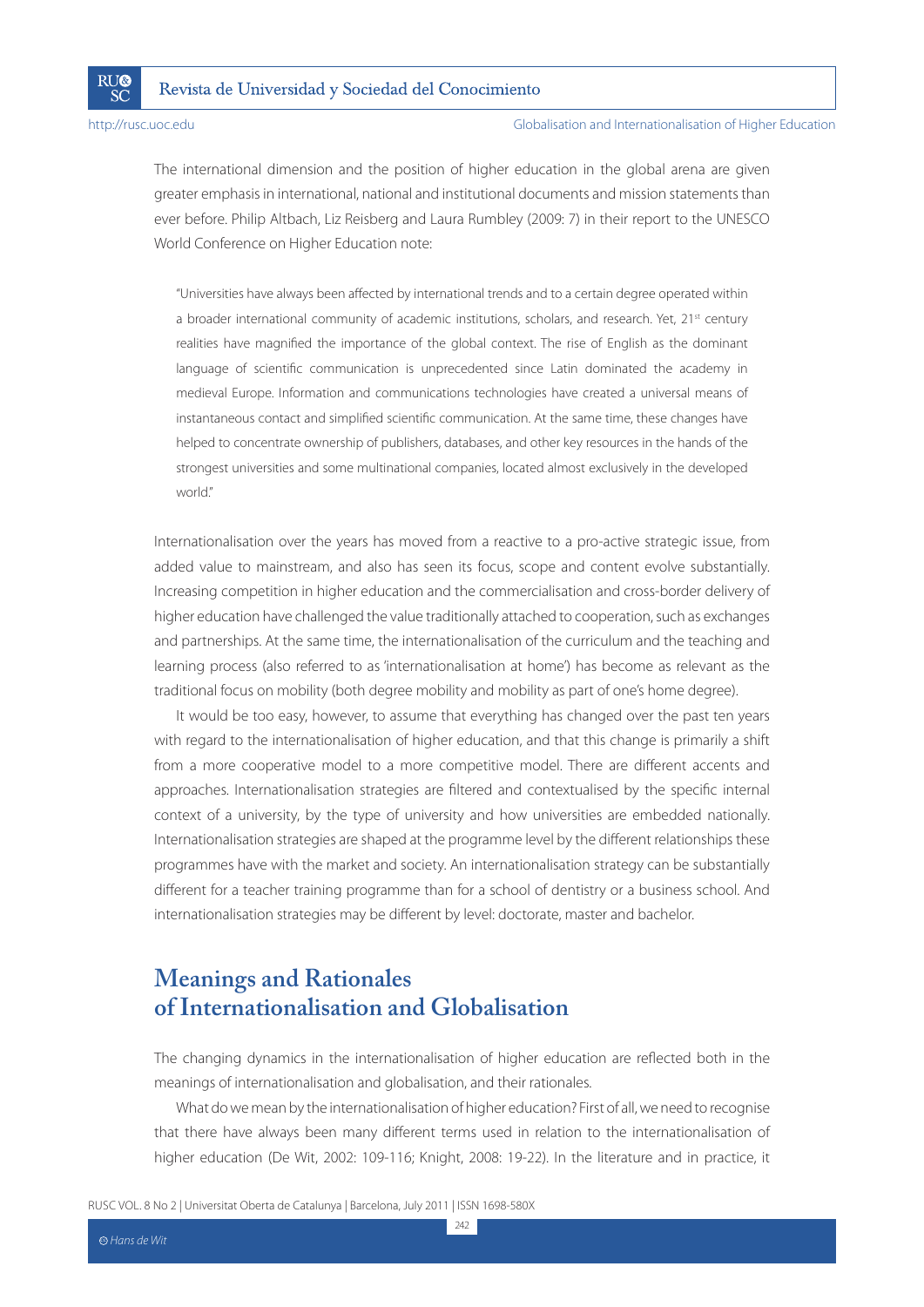**RI**I®

SČ

#### http://rusc.uoc.edu Globalisation and Internationalisation of Higher Education

is still quite common to use terms that only address a small part of internationalisation and/or emphasize a specific rationale for internationalisation. Most of the terms used are either curriculum related: international studies, global studies, multicultural education, intercultural education, peace education, etc., or mobility related: study abroad, education abroad, academic mobility, etc.

Over the past ten years, it has been possible to observe the emergence of a whole new group of terms that had not been actively present in the debate on the internationalisation of higher education. These are much more related to the cross-border delivery of education and are a consequence of the impact of society's globalisation on higher education: borderless education, education across borders, global education, offshore education and international trade in educational services.

In 2002, I (De Wit, 2002: 14) stated that "as the international dimension of higher education gains more attention and recognition, people tend to use it in the way that best suits their purpose." This is even more the case now in view of this further proliferation of activities and terms. "Internationalization is changing the world of higher education, and globalization is changing the world of internationalization," remarks Jane Knight (2008: 1). The debate on globalisation and internationalisation and the recent, rapid evolution of cross-border activities in higher education have strengthened the tendency to explain and define the internationalisation of higher education in relation to a specific rationale or purpose. Peter Scott (2006: 14) observes that both internationalisation and globalisation are complex phenomena with many strands, and concludes that "the distinction between internationalisation and globalisation, although suggestive, cannot be regarded as categorical. They overlap, and are intertwined, in all kinds of ways." Ulrich Teichler (2004: 22-23) notes that "globalisation initially seemed to be defined as the totality of substantial changes in the context and inner life of higher education, related to growing interrelationships between different parts of the world whereby national borders are blurred or even seem to vanish." But, according to him, in recent years the term 'globalisation' has been replaced by 'internationalisation' in the public debate on higher education, resulting at the same time in a shift of meanings: "the term tends to be used for any supra-regional phenomenon related to higher education (...) and/or anything on a global scale related to higher education characterised by market and competition."

Philip Altbach, Liz Reisberg and Laura Rumbley (2009, 7) state:

"Globalization, a key reality in the 21<sup>st</sup> century, has already profoundly influenced higher education. (...) We define globalization as the reality shaped by an increasingly integrated world economy, new information and communications technology, the emergence of an international knowledge network, the role of the English language, and other forces beyond the control of academic institutions (...). Internationalization is defined as the variety of policies and programs that universities and governments implement to respond to globalization."

Ulrich Teichler (2004), Peter Scott (2005), Philip Altbach (2006), Jane Knight (2008), Felix Maringe and Nick Foskett (2010) and others have written extensively about the complex relationship between globalisation and internationalisation in higher education. Frans van Vught et al. (2002: 17) note:

RUSC VOL. 8 No 2 | Universitat Oberta de Catalunya | Barcelona, July 2011 | ISSN 1698-580X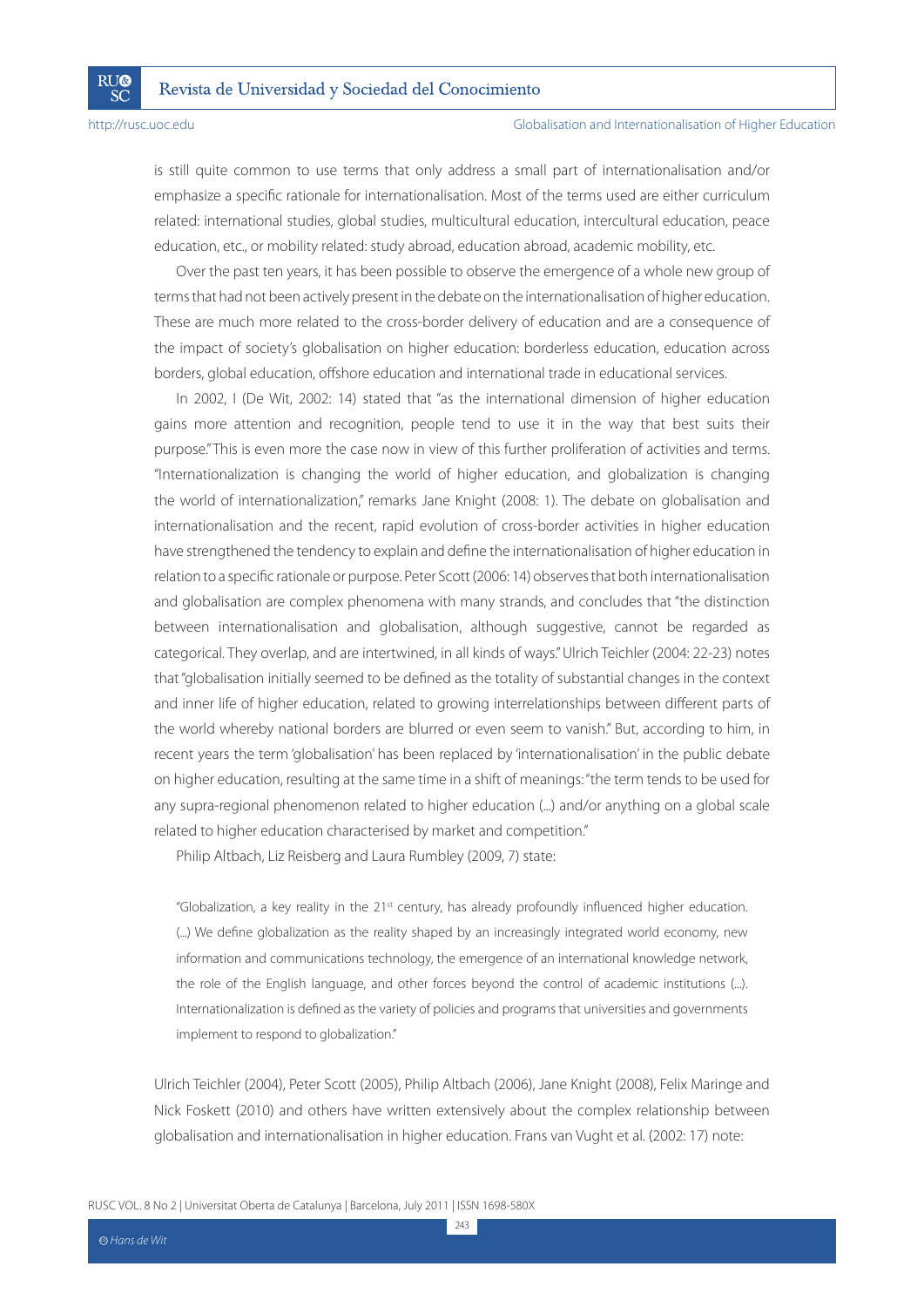**RI**I®

SČ

#### http://rusc.uoc.edu Globalisation and Internationalisation of Higher Education

"In terms of both practice and perceptions, internationalization is closer to the well-established tradition of international cooperation and mobility and to the core values of quality and excellence, whereas globalization refers more to competition, pushing the concept of higher education as a tradable commodity and challenging the concept of higher education as a public good."

Uwe Brandenburg and I (Brandenburg & De Wit, 2011) comment that, with this distinction, internationalisation is often too easily regarded as 'good' and globalisation as 'bad':

"Internationalization is claimed to be the last stand for humanistic ideas against the world of pure economic benefits allegedly represented by the term globalization. Alas, this constructed antagonism between internationalization and globalization ignores the fact that activities that are more related to the concept of globalization (higher education as a tradable commodity) are increasingly executed under the flag of internationalization."

In the Bologna Declaration of 1999 and the Lisbon Strategy of 2000, the two dimensions of internationalisation meet: cooperation and competition. On the one hand, both processes emphasise that there should be more cooperation in order to develop a European area for higher education and research: 'A Europe of Knowledge'. On the other hand, there is considerable emphasis on the argument that this cooperation is required in order is to face up to competition from the United States, Japan and, increasingly, China, as well as other emerging economies.

As new realities and challenges of the current environment, Jane Knight mentions globalisation and the emergence of the knowledge economy, regionalisation, information and communication technologies, new providers, alternate funding sources, borderless issues, lifelong learning and the growth in the numbers and diversity of actors. Therefore, Jane Knight's definition (Knight, 2008: 21) acknowledges the various levels and the need to address the relationship and integration between them: "the process of integrating an international, intercultural or global dimension into the purpose, functions or delivery of post-secondary education." She (ibid.: 22-24) also states that it is now possible to see two basic aspects evolving in the internationalisation of higher education. One is 'internationalisation at home', including activities that help students to develop an international awareness and intercultural skills. So it is much more curriculum oriented: preparing your students to be active in a much more globalised world. Activities that fall under this at-home dimension are: curriculum and programmes, teaching and learning processes, extra-curricular activities, liaison with local cultural/ethnic groups, and research and scholarly activities. And the second aspect is 'internationalisation abroad', including all forms of education across borders: mobility of students and faculty, and mobility of projects, programmes and providers. These components should not be considered mutually exclusive, but rather intertwined within policies and programmes.

When talking about internationalisation, it is important to make the distinction between why we are internationalising higher education, and what we mean by internationalisation. Many documents, policy papers and books refer to internationalisation, but do not define the why. And, in much of the literature, meanings and rationales are muddled in the sense that a rationale for internationalisation is often presented as a definition of internationalisation.

RUSC VOL. 8 No 2 | Universitat Oberta de Catalunya | Barcelona, July 2011 | ISSN 1698-580X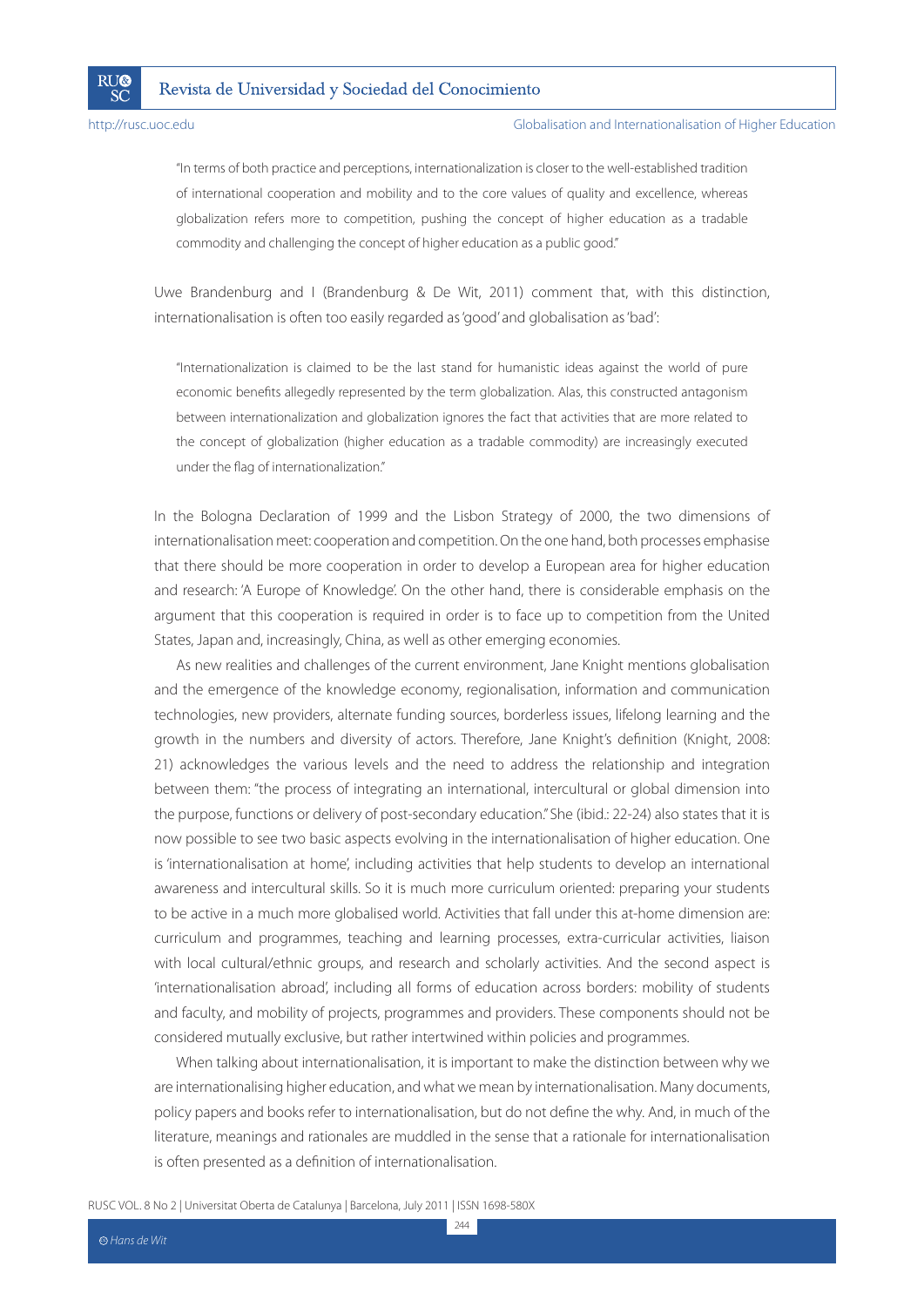**RI**I®

SČ

http://rusc.uoc.edu Globalisation and Internationalisation of Higher Education

The literature (De Wit, 2002: 83-102) identifies four broad categories of rationales for internationalisation: political, economic, social and cultural, and academic. These rationales are not mutually exclusive, they may vary in importance by country and region, and their dominance may change over time. At the present time, economic rationales are considered to be more dominant than the other three. In relation to these, academic rationales such as strategic alliances, status and profile are also becoming more dominant. Jane Knight (2008: 25) speaks of emerging rationales at the national level (e.g., human resource development, strategic alliances, income generation/ commercial trade, nation building, social/cultural development and mutual understanding) and at the institutional level (e.g., international branding and profile, quality enhancement/international standards, income generation, student and staff development, strategic alliances and knowledge production).

Rationales vary over time and by country/region, they are not mutually exclusive, and they lead to different approaches and policies. Currently, changes are taking place at a rapid pace in many parts of the world, and rationales are becoming more and more interconnected.

## **Myths and Misconceptions about the Internationalisation of Higher Education**

The changing landscape of international higher education as a consequence of the globalisation of our societies and economies is manifest in many ways: increasing competition for international students and academics, the growth of cross-border delivery of programmes, the emergence of international for-profit providers in higher education and the changing position of countries like India and China in the world economy and in the higher education arena. They are all realities and their impact cannot be ignored. This scenario is manifested in the complex relationship between globalisation and internationalisation in higher education. Earlier, I referred to the "constructed antagonism between internationalization and globalization" (Brandenburg & De Wit, 2011: 16).

Jane Knight (2011: 14) writes about "Five Myths About Internationalization". According to her, these myths are:

- Myth one: Foreign students as internationalization agents: "more foreign students on campus will produce more internationalized institutional culture and curriculum".
- Myth two: International reputation as a proxy for quality: "the more international a university is (...) the better its reputation".
- Myth three: International institutional agreements: "the greater number of international agreements or network memberships a university has the more prestigious and attractive it is".
- Myth four: International accreditation: "the more international accreditation stars an institution has, the more internationalized it is and ergo the better it is".
- Myth five: Global branding: "an international marketing scheme is the equivalent of an internationalization plan".

RUSC VOL. 8 No 2 | Universitat Oberta de Catalunya | Barcelona, July 2011 | ISSN 1698-580X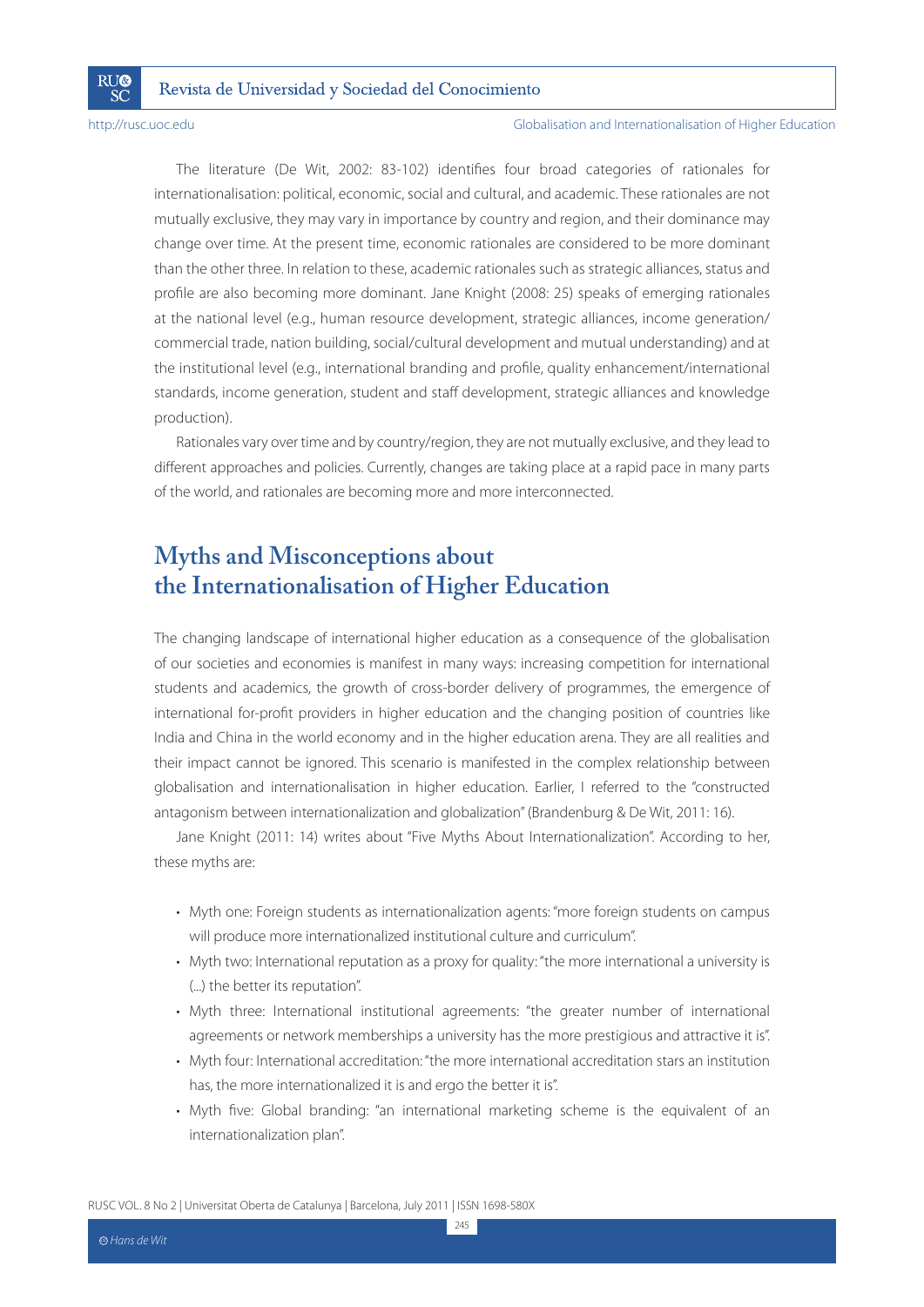

I (De Wit, 2011) write about misconceptions and challenges for higher education, and I identify nine misconceptions, two of which are similar to Jane Knight's myths one and three. These misconceptions are:

- Internationalisation is similar to teaching in English.
- Internationalisation is similar to studying abroad.
- Internationalisation is similar to teaching an international subject.
- Internationalisation means having many international students (see Knight's myth one).
- Internationalisation can be implemented successfully with only a few international students in the classroom.
- Intercultural and international competencies do not necessarily have to be assessed as such.
- The more agreements an institution has, the more international it is (see Knight's myth three).
- Higher education is international by its very nature.
- Internationalisation is an objective in itself.

The two myths and two misconceptions on which Jane Knight and I respectively coincide relate to the instrumental approach to internationalisation as referred to above. Uwe Brandenburg and I (2011: 16) phrase the developments in internationalisation of higher education as follows:

"Gradually, the why and what have been taken over by the how and instruments of internationalization have become the main objective: more exchange, more degree mobility, and more recruitment."

For the internationalisation of higher education, it is important to go back to basics and look carefully at the what, why and how of internationalisation in the current global knowledge economy.

### **References**

- ALTBACH, Philip (2006). "Globalization and the University: Realities in an Unequal World." In: Phillip Altbach, James Forest (eds.). International Handbook of Higher Education. . Dordrecht: Springer.
- ALTBACH, Philip; REISBERG, Liz; RUMBLEY, Laura (2009). Trends in Global Higher Education, Tracking an Academic Revolution. Paris: UNESCO.
- BRANDENBURG, Uwe; DE WIT, Hans. (2010). "The End of Internationalization". International Higher Education. No 62 Winter. Center for International Higher Education, Boston College.
- DE WIT, Hans (2002). Internationalization of Higher Education in the United States of America and Europe: A Historical, Comparative, and Conceptual Analysis. Westport, CT: Greenwood Press.
- DE WIT, Hans (2011). Trends, Issues and Challenges in Internationalisation of Higher Education. Amsterdam. Centre for Applied Research on Economics and Management, Hogeschool van Amsterdam.
- KNIGHT, Jane (2008). Higher Education in Turmoil. The Changing World of Internationalization. Rotterdam: Sense Publishers.

246

RUSC VOL. 8 No 2 | Universitat Oberta de Catalunya | Barcelona, July 2011 | ISSN 1698-580X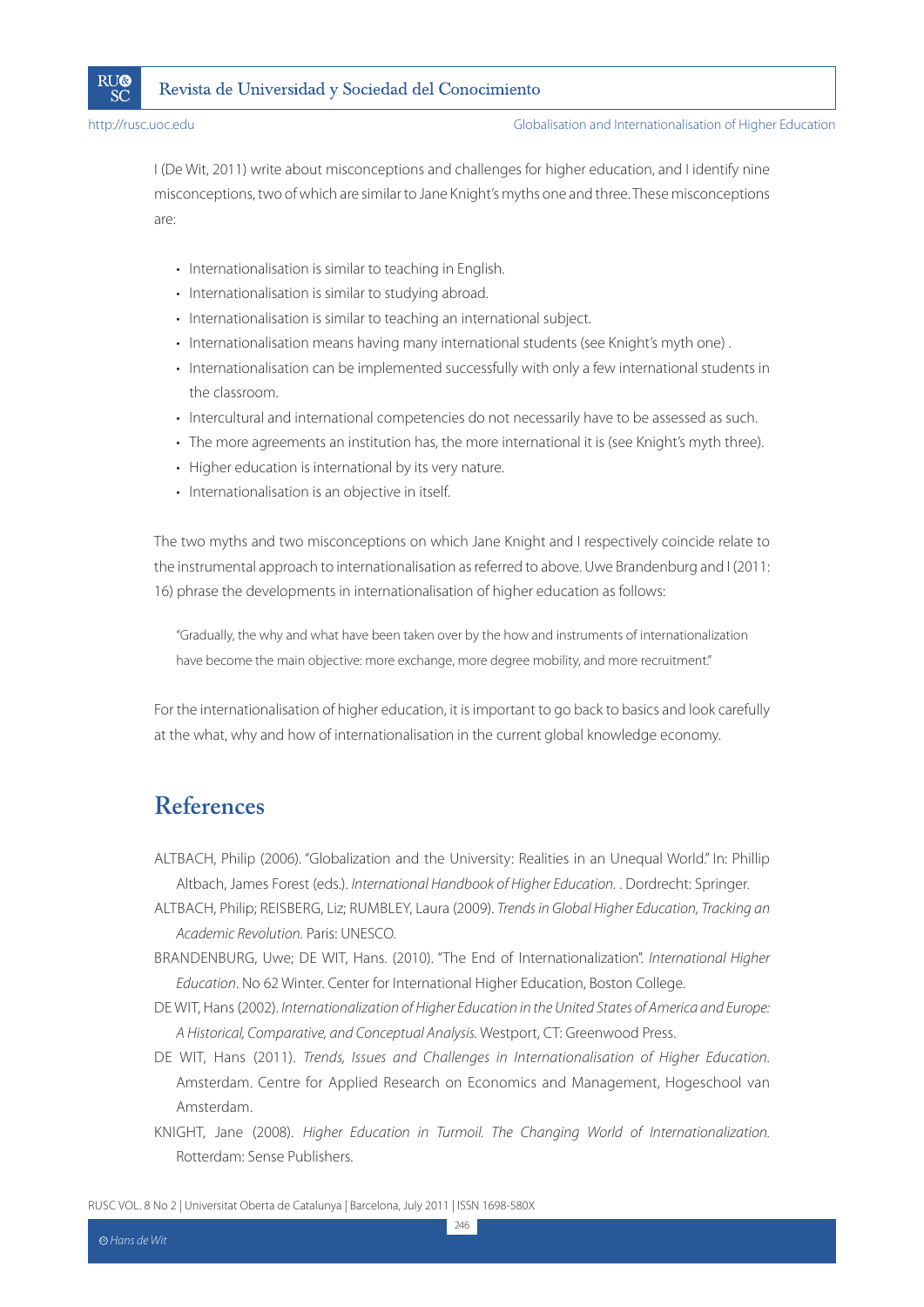

MARINGE, Felix; FOSKETT, Nick (2010). Globalization and Internationalization in Higher Education. Theoretical, Strategic and Management Perspectives. London: Continuum International Publishing Group.

SCOTT, Peter (2005). "The Global Dimension: Internationalising Higher Education." In: Barbara Khem, Hans de Wit (eds.). Internationalization in Higher Education: European Responses to the Global Perspective. Amsterdam: European Association for International Education and the European Higher Education Society.

TEICHLER, Ulrich (2004). "The Changing Debate on Internationalisation of Higher Education." Higher Education, Vol. 48, No 1, pages 5-26.

VAN DER WENDE, Marijk C. (2001). "Internationalization Policies: About New Trends and Contrasting Paradigms." Higher Education Policy. Vol. 14, No 3, pages 249-259.

#### About the Author

Hans de Wit

i.w.m.de.wit@hya.nl

Lecturer in Internationalisation of Higher Education in the School of Economics and Management at the Hogeschool van Amsterdam, University of Applied Sciences, since August 2009.

He is co-editor of the Journal of Studies in International Education (Association for Studies in International Education/SAGE). He is the author and co-author of a number of books and articles on international education, and is actively involved in assessment and consultancy work in the field of international education for organisations including the European Commission, UNESCO, the World Bank and IMHE/ OECD. His latest book is: Hans de Wit (2011). Trends, Issues and Challenges in Internationalisation of Higher Education. Centre for Applied Research on Economics and Management (CAREM). Amsterdam, pp. 138, ISBN 9789081712217. Other recent publications are: Hans de Wit (ed.) (2009), EAIE Occasional Paper 22 entitled Measuring Success in Internationalisation of Higher Education, and The Dynamics of International Student Circulation in a Global Context (2008), which he co-edited with Pawan Agarwal, Mohsen Elmahdy Said, Molatlhegi Sehoole and Muhammad Sirozi. In 2005/2006, he was a Fulbright New Century Scholar on Higher Education in the 21<sup>st</sup> Century. He was a visiting scholar in the United States in 1995 and 2006 (Center for International Higher Education, Boston College) and in Australia in 2002. Between 1986 and 2005, he held the posts of vice president for International Affairs and senior international advisor, among others, at the University of Amsterdam. He is a founding member and former president of the European Association for International Education (EAIE).

Hogeschool van Amsterdam P.O. Box 22575 1100 DB Amsterdam Zuidoost Netherlands

RUSC VOL. 8 No 2 | Universitat Oberta de Catalunya | Barcelona, July 2011 | ISSN 1698-580X